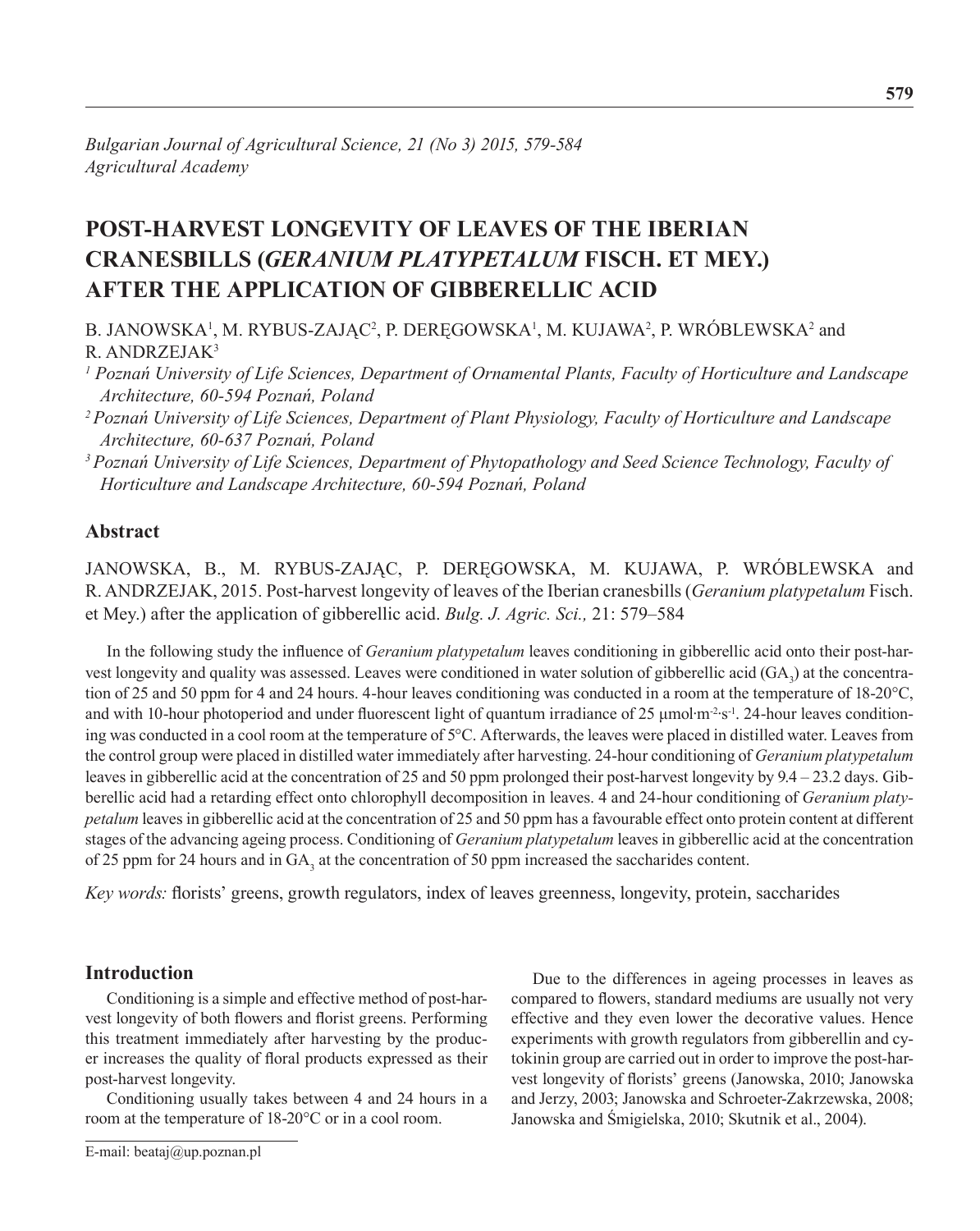Perennial leaves can be perceived as an alternative for the species cultivated under covers as the costs of their productions are significantly lower.

In the conducted experiment the influence of *Geranium platypetalum* leaves conditioning in gibberellic acid onto their post-harvest longevity and quality was assessed.

# **Materials and Methods**

Leaves of Iberian cranesbill (*Geranium platypetalum* Fisch. et Mey.) were used in the experiment. They were obtained in the early morning hours from the collection of the department's ornamental plants. The leaves selected for the experiment were fully developed, without any damage or discolouration.

The leaves were conditioned for either 4 or 24 hours in water solutions of gibberellic acid  $(GA_3)$  at the concentration of 25 and 50 ppm. Gibrescol 10MG, containing 10% of gibberellic acid, was used in the conditioning process. 4-hour conditioning was conducted in a room at the temperature of 18-20°C, with 10-hour photoperiod and under fluorescent light of quantum irradiance of 25 μmol⋅m<sup>-2</sup>⋅s<sup>-1</sup>. 24-hour conditioning was conducted in a cool room at the temperature of 5°C. After the conditioning process the leaves were place in distilled water. The leaves from the control treatment were placed in distilled water immediately after harvesting.

The experiment consisted of 6 treatments in both years of the study (for vase life and index of leaves greenness). One treatment (conditioning time  $\times$  GA<sub>3</sub> concentration) comprised 15 leaves, 5 in 3 different replications. For the protein and the saccharides contents the experiment consisted of 6 variants (date) in GA, concentration and in conditioning time.

Leaves post-harvest longevity was determined in a room at the temperature of 18-20ºC, with 10-hour photoperiod and under fluorescent light of quantum irradiance of 25 µmol∙m-2∙∙s-1. Air relative humidity was kept at the level of 70%.

Post-harvest longevity was expressed in days. The moment when 30% of the leaf surface was yellowed or withered meant the loss of ornamental value. The index of leaves greenness (SPAD), correlated with chlorophyll content (Gregorczyk and Raczyńska, 1997; Gregorczyk et al., 1998) (with the use of N-Tester apparatus) and protein and saccharides contents were determined.

The determination of protein content in the leaves was made with the help of Bradford's (1976) method. 2ml of a solution of Coomassie Brilliant Blue G-250 (CBB) in 85% orthophosphoric acid was added to 100 μl of a diluted extract, with the extraction in a phosphorate-potassium buffer (pH 7.0). After 10 minutes the absorbance was measured at a wavelength of 595 nm. Protein content was determined from a curve plotted for albumin.

Total saccharides were determined using the antron reagent (Brörnesjo, 1955). Under the effect of sulphuric acid, saccharides transform into derivatives of furfural, which, together with antron, yield blue-green products. The intensity of the colour is proportional to their content. Weighed portions  $(0.5 \text{ g})$  were crushed in a mortar with 5 cm<sup>3</sup> of distilled water and the homogenate was centrifuged at 10,000 g for 20 minutes. 1 cm<sup>3</sup> of the supernatant was added to 2 cm<sup>3</sup> of a cooled antron reagent (0.02% in concentrated  $H_2SO_4$ ), and then the contents of the test tubes were heated, while slowly mixed, in a water bath at 90°C for 14 minutes. After the tubes were cooled, the absorbance of the solutions was measured in a spectrophotometer at a wavelength of 620 nm. The content of saccharides was read from a standard curve prepared for glucose. The final results, which were means of four replications, were expressed in mg of glucose per g of fresh weight.

Experimental data were subjected to a one-factor (for the protein and saccharides contents) or three-factor (for vase life and index of leaves greenness) analysis of variance (Anova) and significant differences between means were determined by Tukey multiple range test. Data significantly different from respective control are expressed on the figures as asterisks \* P< 0.05, \*\* P< 0.01.

# **Results**

Post-harvest longevity of *Geranium platypetalum* leaves was significantly dependent of both, the used solution of gibberellic acid and the length of the conditioning process (Table 1). Regardless of the solution of gibberellic acid the highest longevity was exhibited by the leaves conditioned for 24 hours. Simultaneously, regardless of the length of the conditioning process the highest longevity was exhibited by the leaves that were conditioned in a solution of gibberellic acid at the concentration of 50 ppm. Comparing the interactions it must be assumed that the leaves exhibited the highest longevity after they were conditioned for 24 hours in the solution of  $GA<sub>3</sub>$  at the concentration of 50 ppm. When compared with the leaves from the control group, their longevity increased by 23.2 days. The leaves that were conditioned for 24 hours in the solution of gibberellic acid at the concentration of 25 ppm also exhibited significantly higher longevity. It was by 9.4 days longer than the longevity exhibited by the leaves from the control group.

The index of leaves greenness of *Geranium platypetalum*  was significantly and solely dependent on the length of the conditioning process (Table 1). It was proved that, regardless of the concentration of gibberellic acid, the higher index of leaves greenness was exhibited by the leaves conditioned in  $GA_3$  for 4 and 24 hours, with no significant differences as far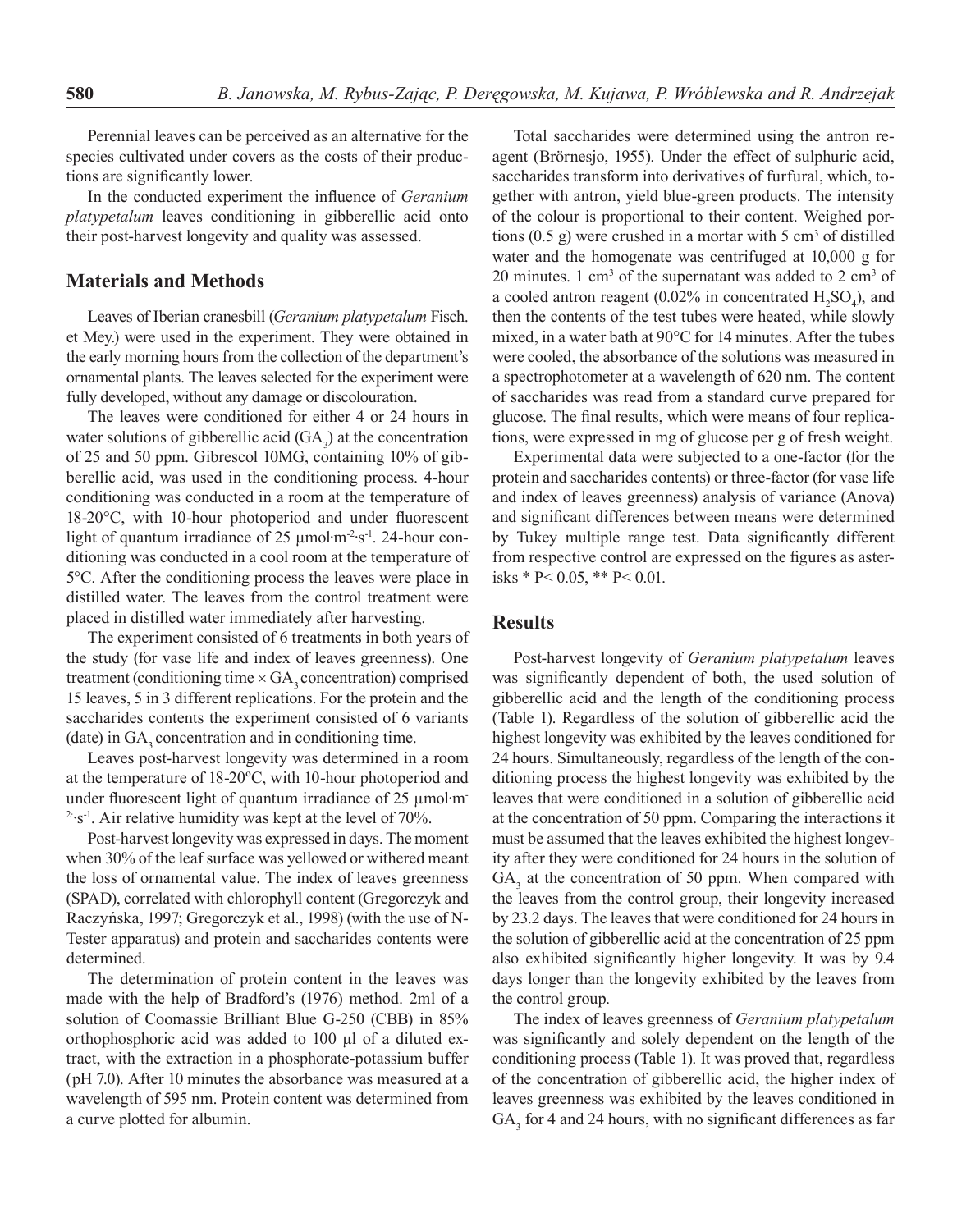#### **Table 1**

### **Influence of conditioning in gibberellic acid onto post-harvest longevity and index of leaves greenness of**  *Geranium platypetalum* **leaves**

|                                                      | Conditioning     | GA <sub>2</sub> concentration (ppm) | Mean for conditioning               |                       |  |  |  |  |  |
|------------------------------------------------------|------------------|-------------------------------------|-------------------------------------|-----------------------|--|--|--|--|--|
| Year                                                 | (h)              | 25                                  | 50                                  |                       |  |  |  |  |  |
| Vase life (days)                                     |                  |                                     |                                     |                       |  |  |  |  |  |
| 2011                                                 | $\boldsymbol{0}$ | 11.0                                | 11.0                                | 11.8                  |  |  |  |  |  |
| 2012                                                 |                  | 12.5                                | 12.5                                |                       |  |  |  |  |  |
| 2011                                                 | 4                | 12.2                                | 12.7                                | 12.3                  |  |  |  |  |  |
| 2012                                                 |                  | 13.2                                | 11.0                                |                       |  |  |  |  |  |
| 2011                                                 | 24               | $19.5*$                             | $32.0**$                            | $27.3*$               |  |  |  |  |  |
| 2012                                                 |                  | $21.9*$                             | $35.7**$                            |                       |  |  |  |  |  |
|                                                      | $\boldsymbol{0}$ | 11.8                                | 11.8                                |                       |  |  |  |  |  |
| Mean for conditioning $\text{GA}_3$<br>concentration | 4                | 12.7                                | 11.9                                |                       |  |  |  |  |  |
|                                                      | 24               | $20.7*$                             | $33.9**$                            |                       |  |  |  |  |  |
| Mean for GA, concentration                           |                  | 15.1                                | $19.2*$                             |                       |  |  |  |  |  |
|                                                      | Conditioning (h) |                                     | GA <sub>2</sub> concentration (ppm) | Mean for conditioning |  |  |  |  |  |
| Year                                                 |                  | 25                                  | 50                                  |                       |  |  |  |  |  |
| Index of leaves greenness (SPAD)                     |                  |                                     |                                     |                       |  |  |  |  |  |
| 2011                                                 | $\boldsymbol{0}$ | 29.8                                | 29.8                                | 30.5                  |  |  |  |  |  |
| 2012                                                 |                  | 31.1                                | 31.1                                |                       |  |  |  |  |  |
| 2011                                                 | 4                | $37.6*$                             | $38.0*$                             | 38.6 *                |  |  |  |  |  |
| 2012                                                 |                  |                                     |                                     |                       |  |  |  |  |  |
|                                                      |                  | $38.9*$                             | $40.0*$                             |                       |  |  |  |  |  |
| 2011                                                 | 24               | $37.0*$                             | $37.6*$                             | $38.1*$               |  |  |  |  |  |
| 2012                                                 |                  | $36.9*$                             | $41.0*$                             |                       |  |  |  |  |  |
|                                                      | $\boldsymbol{0}$ | 30.5                                | 30.5                                |                       |  |  |  |  |  |
|                                                      | 4                | $38.2*$                             | $39.0*$                             |                       |  |  |  |  |  |
| Mean for conditioning $GA_3$<br>concentration        | 24               | $37.0*$                             | $39.3*$                             |                       |  |  |  |  |  |

 $*P<0.05, **P<0.01$ 

as the length of this process is concerned. While comparing the interaction, the lowest value of the index of leaves greenness was exhibited by the leaves from the control treatment. The leaves conditioned in gibberellic acid at both mentioned above concentrations exhibited higher values of the index of leaves greenness.

The changes in the protein content in *Geranium platypetalum* leaves during the advancing ageing process were observed (Table 2). In the control combination protein content changes were small with the exception of day two of the experiment when the protein level increased significantly. In the combination in which the leaves were conditioned in GA, at the concentration of 25 ppm for 4 hours, initially the protein content remained almost unchanged but then it increased significantly. In the case of the leaves conditioned in GA, at the concentration of 25 ppm for 24 hours protein content continued to grow gradually. As far as the leaves conditioned in gibberellic acid at the concentration of 50 ppm for either 4 or 24 hours are concerned, the growth in the protein content was observed at the beginning of the experiment.

During the advancing ageing process of *Geranium platypetalum* leaves the changes in saccharides content were observed (Table 2). Statistically insignificant differences were observed in three treatments: control, the treatment in which the leaves were conditioned in gibberellic acid at the concentration of 25 ppm for 4 hours, and the one in which gibberellic acid at the concentration of 50 ppm was used for 24-hour conditioning.

The significant increase in the content of saccharides in the leaves of the species in question during the ageing process was observed in the leaves conditioned in gibberellic acid at the concentration of 25 ppm for 24 hours. Similarly, the significant increase in the content of saccharides at the beginning of the age-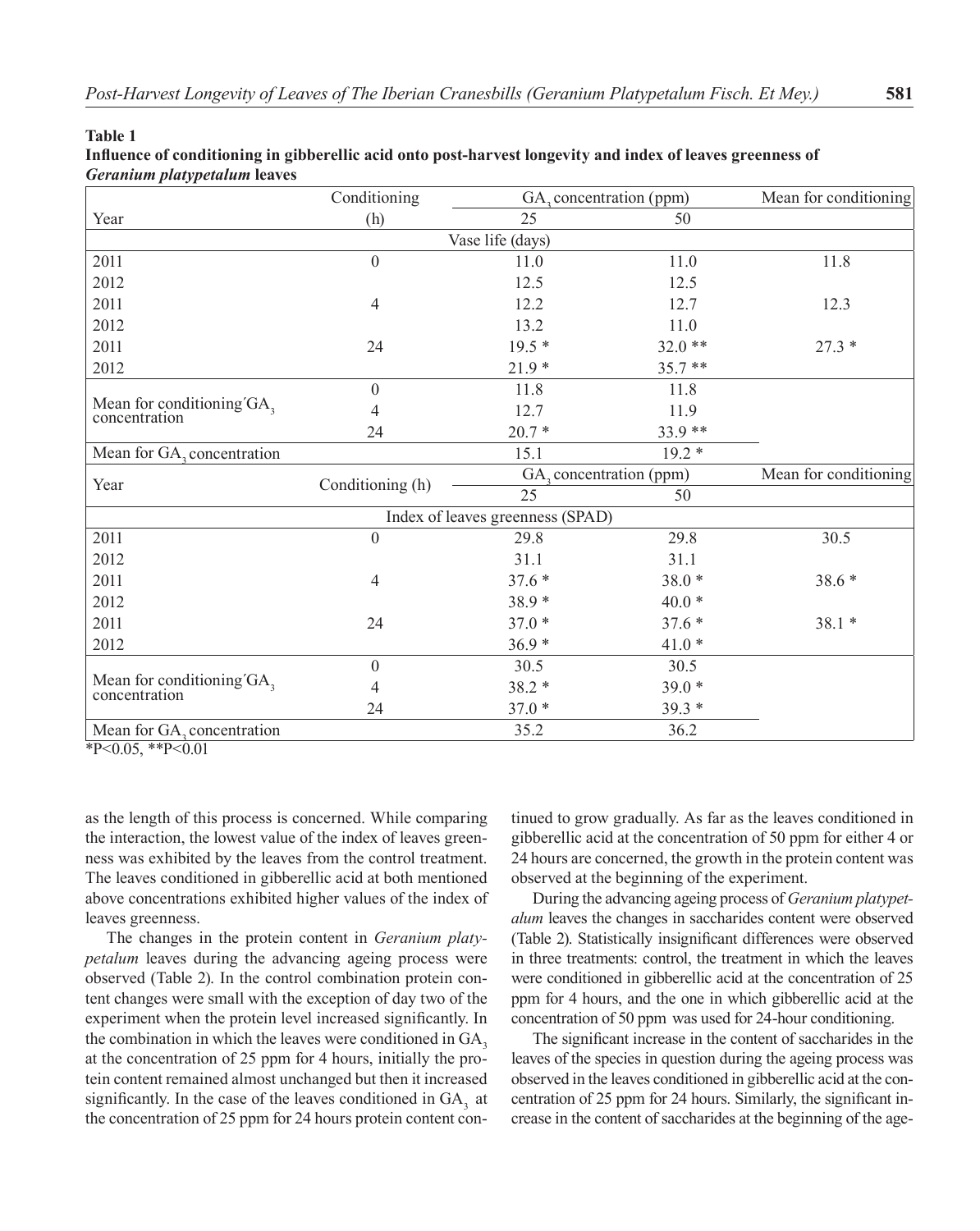| Conditioning (h)             | GA,<br>concentration | Date  |           |           |           |         |        |  |
|------------------------------|----------------------|-------|-----------|-----------|-----------|---------|--------|--|
|                              | (ppm)                | 13.06 | 15.06     | 18.06     | 20.06     | 22.06   | 25.06  |  |
| mg protein g <sup>1</sup> FW |                      |       |           |           |           |         |        |  |
| $\boldsymbol{0}$             |                      | 1132  | $1431**$  | 1092      | 1018      | 1129    | 1129   |  |
| 4                            | 25                   | 948   | 963       | 960       | $1212**$  | 1358**  | 811    |  |
| 24                           |                      | 824   | $1008**$  | $1060**$  | $1176**$  | 1241**  | 1180** |  |
| $\theta$                     |                      | 1132  | $1431**$  | 1092      | 1018      | 1129    | 1129   |  |
| 4                            | 50                   | 1098  | $1335**$  | 1182      | 1124      | $1217*$ | 1161   |  |
| 24                           |                      | 945   | 1088      | 1081      | 1063      | 1070    | 768    |  |
| mg glucose $g^{-1}$ FW       |                      |       |           |           |           |         |        |  |
| $\boldsymbol{0}$             |                      | 44.91 | 45.42     | 50.70     | 40.50     | 41.32   | 33.52  |  |
| $\overline{4}$               | 25                   | 40.9  | 45.72     | 45.24     | 45.10     | 47.08   | 25.70  |  |
| 25                           |                      | 30.70 | $42.36**$ | $42.37**$ | $48.55**$ | 44.64** | 26.09  |  |
| $\boldsymbol{0}$             |                      | 44.91 | 45.42     | 50.70     | 40.50     | 41.32   | 33.52  |  |
| 4                            | 50                   | 36.5  | 44.16**   | $50.30**$ | 33.19     | 41.58   | 26.83  |  |
| 24                           |                      | 40.40 | 37.08     | 38.50     | 43.50     | 43.90   | 29.01  |  |

| Table |  |
|-------|--|
|-------|--|

**Influence of conditioning in gibberellic acid onto total protein and saccharides content of** *Geraniujm platypetalum* **leaves**

 $*P<0.05$ ,  $*P<0.01$ 

ing process was observed in the leaves conditioned in gibberellic acid at the concentration of 50 ppm for 4 hours.

# **Discussion**

In the conducted experiment *Geranium platypetalum*  leaves from the control treatment kept their longevity for 12.5 days. Conditioning leaves for 24 hours in gibberellic acid at the concentration of 25 and 50 ppm increased their post-harvest longevity for 9.4 – 23.2 days. Moreover, conditioning leaves in gibberellic acid had a retarding effect onto chlorophyll decomposition. The effectiveness of gibberellic acid used in increasing post-harvest longevity of florists' greens is reported by Janowska and Schroeter-Zakrzewska (2008). The authors obtained more durable after harvesting leaves of *Arum italicum* due to conditioning them in gibberellic acid. Moreover, gibberellic acid had a retarding effect onto chlorophyll decomposition in ageing leaves of this species. According to the study by Janowska and Stanecka (2011) the increased post-harvest longevity of *Zantedeschia* 'Sunglow' leaves was also obtained by means of conditioning them in gibberellic acid at the concentration of 400 ppm. Moreover, gibberellic acid at the concentration of 300-400 ppm had a retarding effect onto chlorophyll decomposition in leaves. Similarly, in the case of 'Black Eyed Beauty' cultivar gibberellic acid proved to be effective, as, when applied at the concentration of 50 and 100 ppm, it increased the post-harvest

longevity of the cut leaves and had a favourable effect onto chlorophyll content in leaves. In the study by Janowska and Jerzy (2003) gibberellic acid had a favourable effect onto the longevity of *Zantedeschia* 'Florex Gold' and 'Black Magic' cut leaves. The leaves of these cultivars kept their ornamental value for the longest period of time when they were conditioned in the solution of gibberellic acid at the concentration of 300 ppm. Comparable longevity was exhibited by 'Florex Gold' cultivar leaves placed in water and, prior to that, conditioned in gibberellic acid at the concentration of 200 ppm. Increasing longevity was combined with chlorophyll decomposition retardation, which is why the leaves kept their green colour for a longer period of time. Similarly, in the case of *Zantedeschia aethiopica* leaves, gibberellic acid increased their post-harvest longevity six fold (Skutnik et al. 2001). In the study by Skutnik et al. (2004) gibberellic acid retarded chlorophyll decomposition in *Zantedeschia aethiopica* and *Zantedeschia elliottiana* leaves, simultaneously, increasing their post-harvest longevity. In the study by Janowska and Schroeter-Zakrzewska (2010) *Limonium latifolium* leaves placed into water kept their ornamental values for 6 days. The application of gibberellic acid at the concentration of 25 and 50 ppm to the leaves conditioning process increased their post-harvest longevity in a significant way. What is more, conditioning leaves in gibberellic acid had a retarding effect onto chlorophyll decomposition. Gibberellin applied in *Alstroemeria* (Dai and Paull, 1991; Hicklenton, 1991) and *Lili-*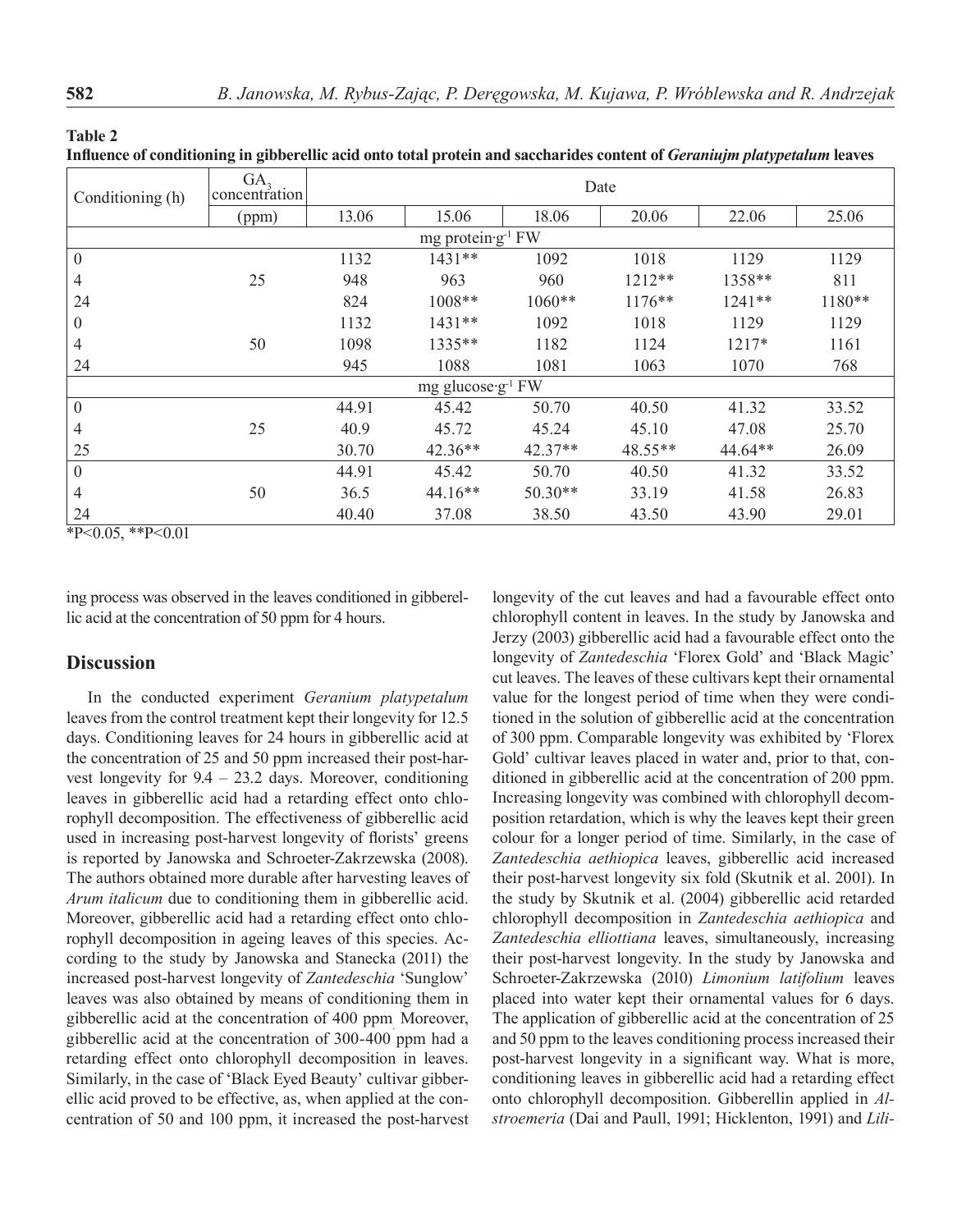*um* (Han, 1995; Rabiza-Świder et al., 2012) retards effectively chlorophyll decomposition in leaves. It is also benzyladenine, apart from gibberellins, that is used in the process of increasing post-harvest longevity of florists' greens. Its effectiveness was proved in numerous species (Janowska and Schroeter-Zakrzewska, 2008; Skutnik and Rabiza-Świder, 2005; Skutnik et al. 2006). Sometimes mixtures containing cytokinins and gibberellins are used to increase post-harvest longevity of florists' greens. In the study by Janowska et al. (2012) postharvest longevity of *Zantedeschia albomaculata* 'Albomaculata' leaves was significantly dependent on both the concentration of *meta*-methoxytopolin and gibberellic acid, and on the conditioning method. The leaves, in the case of which a few-second dipping of leaf blades was applied, regardless of the concentration of growth regulators, kept their ornamental value for a longer period of time. After the application of growth regulators at the concentration of 25+25 ppm to a few-second leaf blades dipping the postharvest longevity increased by 12.3 days, and in the case of the concentration of 50+50 ppm it increased by 23.9 days. The authors also proved a favourable effect of the concentration of the mixture of MemT+ $GA_3$  onto the index of leaves greenness. The durability of the leaves of the examined species increased also after the application of the mixture of *meta*-methoksytopolin riboside and gibberellic acid to the process of a few-second leaf blades dipping.

4 and 24-hour conditioning of *Geranium platypetalum*  leaves in gibberellic acid at the concentration of 25 and 50 ppm has a favourable effect onto the protein content at different stages of the advancing ageing process.

The consequence of the advancing process of leaf senescence is proteolysis, i.e. the degradation of proteins. There is little information in the available literature on the inhibition of this process after the use of growth regulators. In the research by Rabiza-Świder et al. (2004), leaves of *Zantedeschia aethiopica* and *Zantedeschia elliottiana* were subjected to 24-hour conditioning in solutions of benzyladenine and gibberellic acid. In both species only gibberellic acid effectively retarded the degradation of soluble proteins. The standard medium employed to extend the longevity of cut flowers accelerated proteolysis in leaves of *Z. aethiopica*, but did not show the same unfavourable effect on those of *Z. elliottiana*. A decline in the content of soluble proteins was accompanied by the accumulation of free amino acids. The favourable effect of gibberellic acid onto the protein content in the leaves of calla with colourful inflorescence spathes was also observed by Janowska and Stanecka (2011) and Janowska et al. (2012). Similarly, in a study by Rabiza-Świder and Skutnik (2008), the conditioning of leaves of *Hosta* 'Crispula' and 'Undulata Mediovariegata' in gibberellic acid and benzylad-

enine retarded the degradation of soluble proteins, especially readily visible after the use of benzyladenine. In turn, placing *Hosta* leaves in the standard medium used for cut flowers accelerated proteolysis.

Conditioning *Geranium platypetalum* leaves in gibberellic acid at the concentration of 25 ppm for 24 hours and in  $GA<sub>3</sub>$  at the concentration of 50 ppm influences the increase in the content of saccharides.

Sugars that are created in the photosynthesis process are the major structural and storage material in plant organisms. Intensive photosynthesis results in storing greater amounts of carbohydrates. In the available literature there is very little information on the changes in sugar content in ornamental plants that are due to the application of growth regulators. Kozłowska et al. (2007) report about the changes of sugar content in the leaves of *Zantedeschia elliottiana* after the application of gibberellic acid to rhizome soaking depending on their development phase. The authors report that during the initial phase of vegetative development the leaf blades of the plants treated with gibberellic acid were characterised by the higher content of hydrocarbons, especially fructose and glucose when compared with the plants from the control treatment. This content increased together with the leaves development but decreased when the plants entered the generative stage. At that time the total content of hydrocarbons in the leaves of the control plants was twice as high. The changes in the sugar content in cut leaves of *Zantedeschia aethiopica* and *Z. elliottiana* were examined by Skutnik et al. (2004). The content of reducing sugars during the advancing ageing process increased at the beginning and then fell to 60- 80% of the initial level. Conditioning the leaves in the solution of benzyladenine did not have a retarding effect onto this process. Gibberellic acid proved to be more effective as it delayed sugar degradation in the leaves of *Zantedeschia aethiopica*, and in *Z. elliottiana* it resulted in sugar content increase. Downs et al. (1997) report about a favourable effect of benzyladenine onto the sugar content in broccoli inflorescences as it retarded their decomposition that follows harvesting. Smoleń and Sady (2009), on the other hand, proved a favourable effect of benzyladenine onto the sugar content in the fleshy part of the radish taproot.

## **Conclusion**

In conclusion, 24-hour conditioning of *Geranium platypetalum* leaves in gibberellic acid at the concentration of 25 and ppm increased their post-harvest longevity by 9.4 – 23.2 days. Gibberellic acid had a retarding effect onto chlorophyll decomposition in leaves. 4 and 24-hour conditioning of *Geranium platypetalum* leaves in gibberellic acid at the